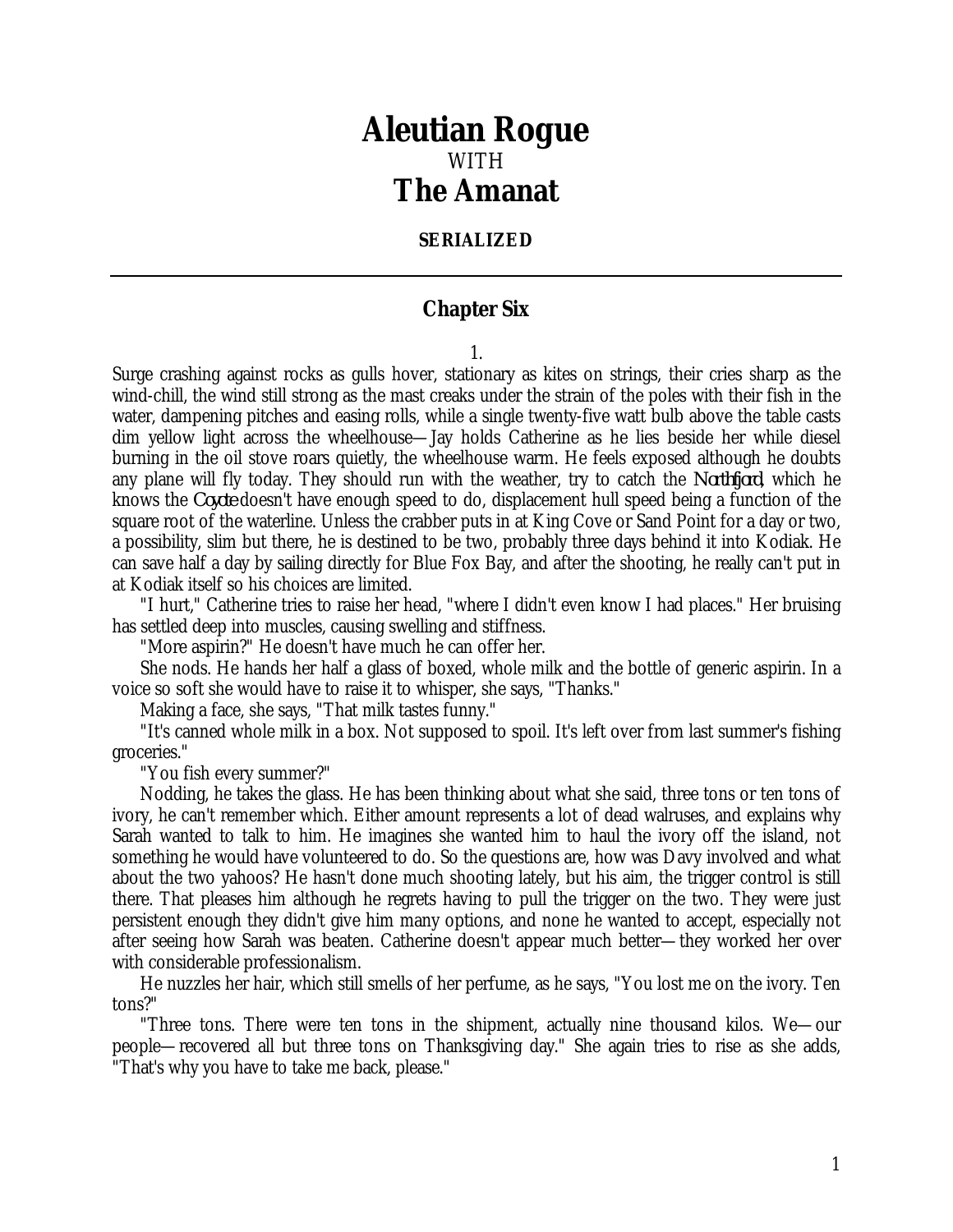"You saw how those seas are running. You really want to try to buck into them?" He could if he had to, but returning to Dutch would be going in the wrong direction for him. "Imagine how sick a couple of hours of getting pitched up and down will make you."

"Isn't there another way?" She rises on one elbow. "You don't understand how very important it is for me to return."

Shaking his head, he says softly, "As soon as the wind lays down, I'm heading for Kodiak—have to stop John from picking up Sarah. I'll put you off there if you still want, but you saw why I can't go back. You even got some of their blood still on you."

"How can you tell theirs from mine? Besides, why are you involved?" She drops her head back down on the pillow. "I came to this wilderness to die, I feel like I am." All her life she has lived in one wilderness or another, most mental landscapes where she struggled with thoughts of freedom, of finding her way out, and here she is, in a real wilderness and all she can think about is her need to return to captivity, and she hates herself and everything that has happened to her. If she could die, she would just to spite herself—she used to think she was a strong woman, but it turns out that she is merely additional meat for an ever expanding market.

Her effort to think is too much for her and she drifts, just drifts through darkness, a void without sensation where she has to do nothing, achieve nothing, be nothing but a speck drifting farther and farther away, not returning, not responding, but just drifting on and on, farther and farther away, a fallen leaf on a river…but she has to go back, has to—

"Wish I wasn't involved," he says softly, seeing that she has again slipped into sleep. That is what her body needs right now, sleep, time to recover, to heal. But he hasn't much time as he adds, whispering, "Too late now, though. I am involved, very much so."

There are many things he regrets doing. Sometimes his life seems one continuous regret, a regret over which he has had no control, like who his targets were. His kill book was government property. He wonders if it still exists. He probably would have liked a helleva lot of those *targets* if they would have met under different circumstances. But that is what war does, turns the enemy into gooks and his side into the good guys, a two-sided world where civilians have to live on the coin edges. One day he was a good guy with a whole side of a coin on which to move around, and the next day he was restricted to the edges. It felt so much better being a good guy, even on a SOG black opts across the boundaries that divide the worlds. For a few minutes back there in UniSea, for those few moments after he had overcome the wall separating life from death, he was again a good guy on another black opts across the boundaries, his kills recorded in his personal book of life. And now, again, he is about to begin the long withdrawal from enemy territory, hopefully avoiding having to fight his way out, but ready for a firefight from which there won't be any helicopter rescue, where he is on his own to make it or to die, his spirit lost and wandering half a world away, the lines that connect living things cut by governments that draw boundaries defining good guys and gooks. If he knew the songs, he would sing all governments to sleep and let people splice those lines severed in the beginning, when time was still small and seas covered the land.

"Please," her voice, faint and far away, "take me back."

He feels her spirit return as if it has been lost and wandering, blind and without hope. "And you can bring those two yahoos back to life?"

His years of living in the woods, his survival training, these years as an outlaw—all work together to urge him north before the weather improves and planes start searching for him. Even a small boat is easily seen from the air, and the *Coyote* isn't that small. They really have to go.

Lying now with her eyes open, Catherine, her voice a little stronger, says, "How do I make you understand? All you had to do, have to do now is tell us where—" her voice fails.

He wiggles a little to free himself from where she lies against him as he says, "That would be breaking a trust."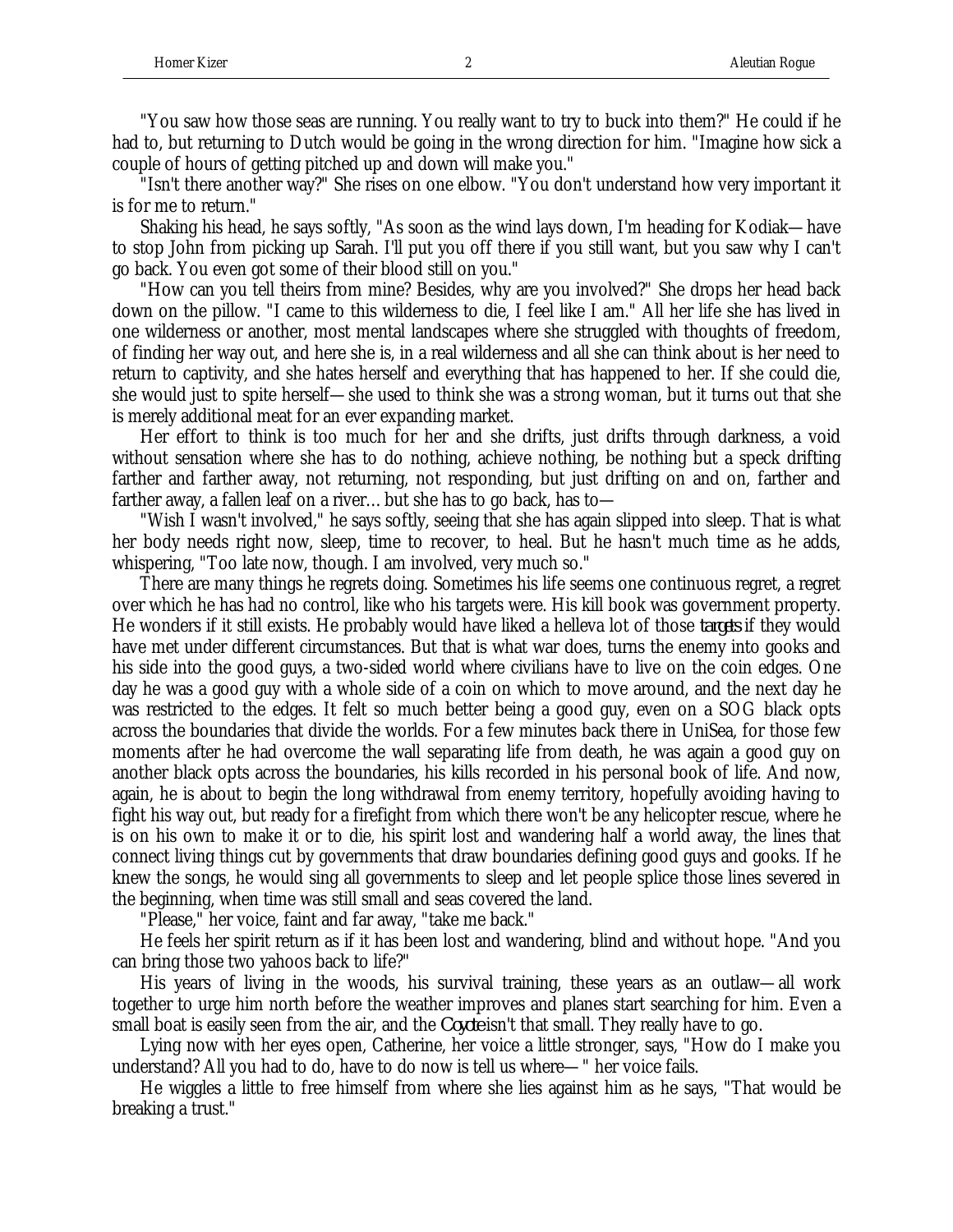"Who cares? You should be looking out for yourself." The words cause little explosions in her mind that flare like reflected colors along darkened corridors, kaleidoscopes of rotated triangles in erupting wilderness, hers, his, theirs. Who and what belongs where seem to collide, sending long spikes of doubt through her as if those spikes were pain signals fired through nerve networks, each arriving simultaneously in her overloaded brain, bruised like her arms and ribs and soul.

"Is that right? You'd say that even after tonight?" He felt her spirit, felt it against his arm when it returned; he knows its fears, and even some of its failures. Deliberately touching her bruised collarbone, he asks, "You think you could've kissed and made up with them after they roughed you up like they did?"

His touch sends waves of pain through her, nauseating waves that rack her body, the pain beginning in her shoulder and flowing downward past her stomach and thighs and into her toes, then returning to cramp calves and pelvis and cortex. Between waves, she asks, "What happened tonight?" Then as if suddenly remembering, she adds, "You shouldn't have butted in."

"And what would have happened to you if I hadn't?" With his spirit lost a half world away, he has only hers to share—and her spirit fears the darkness in which it has wandered for a very long time.

Gritting her teeth as yet another wave of pain pushes through her, she says, "Nothing that hasn't happened before."

"I'm sorry to hear that. Truly sorry." But from when her spirit touched him, he knows she tells the truth.

"Take me back…I'll pay. You name it." She has money, things, property. She has recovered the possessions her father lost when he went to prison, but the family name, that has probably been forever lost.

Hooking one leg off the side of the bunk, he scoots back an inch, another, as he says, "Don't need your money."

"My arm, left shoulder, where you touched me. Feels like it's out of joint."

Standing, he says, "Let me see."

"OUCH!…Be careful."

Moving her arm, hearing through his fingers what sounds like a bilge pump sucking air, he grips her biceps with his right hand, slips his open left hand under her arm, then keeping his finger extended, he pulls hard, real hard as he attempts a closed reduction. And he feels the joint slip, then come together as she screams, long, loud, levitating herself off the bunk, landing hard, whimpering, when she comes down.

"I think it's okay now, but you need it looked at by a doctor. All I can do is put your arm in a sling, keep you from moving it around. And there's no doctor at Dutch."

"Please, take me back." Her words are forced through the whimpering, through the adrenaline numbed sobs that momentarily interrupt even her breathing. "What do you want? t's yours if you take me back."

He listens to the wind whistling between the wheelhouse and the rock wall, feels the *Coyote*'s gentle rockings, but doesn't answer her. He wishes she would want to escape with him, the two of them together in the worlds between wind and weather, hiding from this two-sided world, but he doesn't know the songs that will let him cross over..

There is no escaping the war between the spirits, the war his grandmother told him about, a war fought everyday with casualties mounting as fewer and fewer people believe in the old ways, which were already lost by the time he was a boy, replaced by chainsaws, falling wedges and scaling tapes so the world of living things can be measured and sold as if it were cordwood.

"Is it because," her voice falters as she waits for another lull between waves of pain, "of those two guys," again she pauses, "that you," one more pause, "won't take me back?"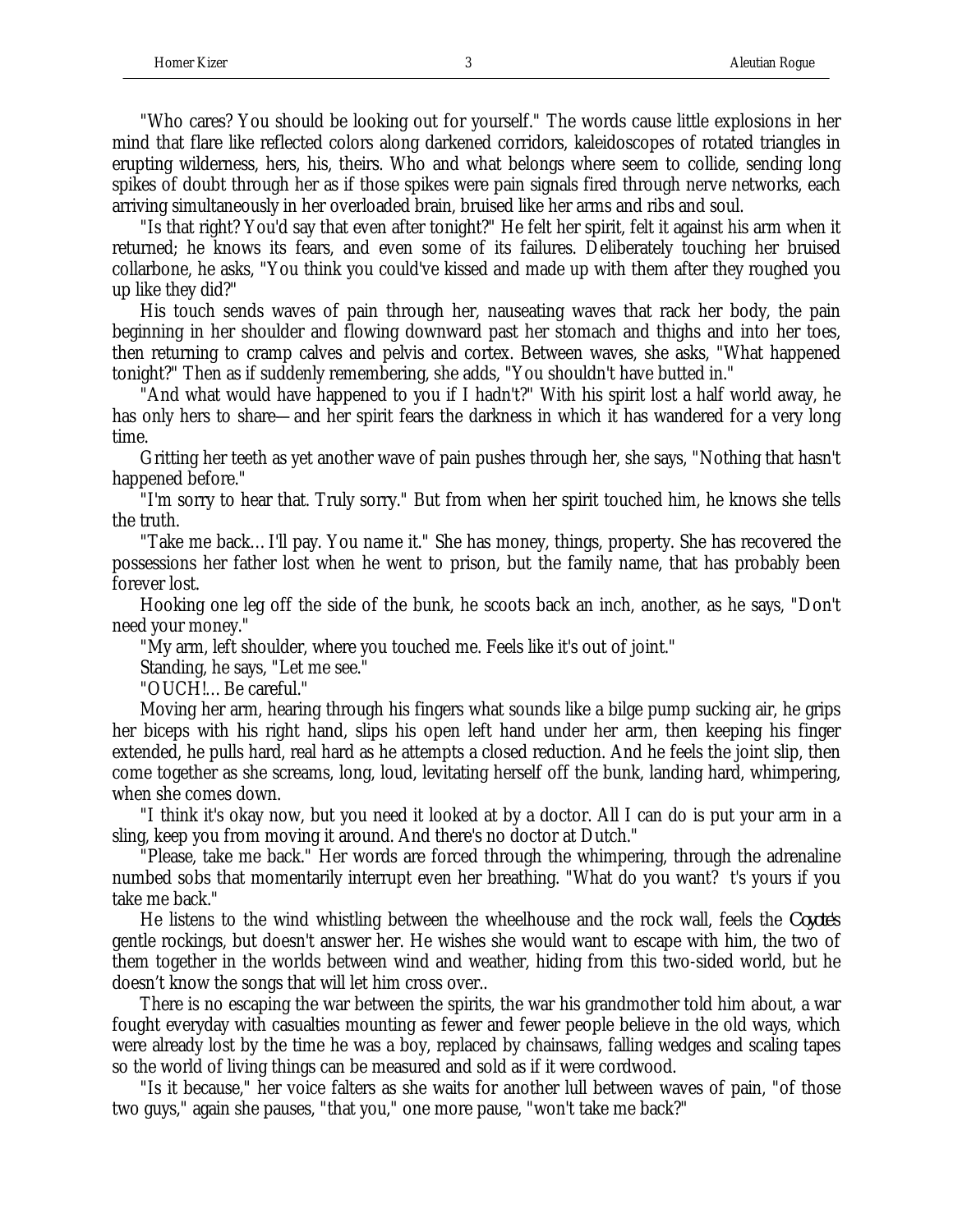"Told you it was—but actually," he considers his words as he wonders if he should weigh anchor and go right now, "I couldn't get around the corner again tonight even if I wanted to. Just too rough." It will be light in a few hours. Perhaps he should wait until then before attempting the pass around Egg Island.

"Jay…may I…call you Jay?" She reaches with her right hand for his hand as he holds her left arm against her body while trying to make a sling from one of his T-shirts. "If I don't go back…I'm…dead…we both are."

As he nods agreement, he looks into her eyes. If eyes are windows to souls, her smoke gray soul smolders. "Your face is gonna look rough in the morning. It's already black and blue."

"The mortician will cover the bruises. They're pretty good about that." She has to rest. She can't continue pleading for her life.

"Yeah, I saw some wonders they worked when I was in 'Nam, but I don't personally intend to find out just yet, though." He smiles as he adds, "Actually, a mortician won't have to do much to make you look good. You're easy on eyes now."

She squeezes his hand in thanks as the drifting returns.

Daylight comes, but the wind doesn't slacken nor does the day brighten above the dull gray of the early morning. A five-foot surge continues to roll in from the Pass. With her poles out, the soft-chined ex-troller tips, tilts and lifts gently as Jay whiles away the hours, awake but almost asleep, listening for planes, afraid he might hear one.

\*

Although her trembling lessened hours ago, Catherine, her left arm in the makeshift sling, continues to drift in and out of consciousness. She still has shaky hands, and if anything, feels worse than she did when she wanted to die. She needs to relieve herself, but when she tries to sit, she blacks out, leaving her in desperate need of a bedpan and unable to care for herself as if she were again an infant beginning life in the cramped quarters of a fishing boat, afloat on an angry sea.

He has a decision to make, run with the poles out while no planes are flying, the resistance of the stabilizers consuming additional fuel and costing him speed, or sit it out till dark and hope the weather improves. Peggy, on the morning marine forecast, called for a five-day-ridge of high pressure to blow-in during the night. The ridge should cover the Alaska Peninsula and Eastern Aleutians. But she was wrong yesterday; so he doesn't know what he should do. If the ridge materializes, then planes will definitely be flying.

Once they are underway, the noise of the 6-71 main will make conversation difficult. He will either need her to spell him at the helm or he will have to set out a sea anchor. He has a quarter seine he can rig as an anchor, but doing so will be a pain. So he needs her cooperation which is, at the moment, anything but assured even if she were physically able.

He hears her stirring: "Can I get you anything?"

"You could pee for me."

That would be interesting if he could, but he understands her problem. He doubts she can use the head with as many hooks and gangions as he has stored in it, but he has a deck bucket, a blue, five-gallon plastic pail that still has its Chevron gear lube label glued to its outside. So retrieving the bucket from where it's tied to the davit, he sets it beside the bunk, then slipping his arm under her shoulders, he lifts her from her bunk and balances her atop the pail—

"That's cold!"

He suspects the lip of the pail is, but it will warm up when she sits on it—he eases her back down. He removed her pantyhose last night when he cleaned her up as best he could; so she has nothing on her bottom half and only one of his gray sweatshirts on her top. And while her age might show on her face, it doesn't on her body. She is neither white nor tanned nor shows the protection of a bikini.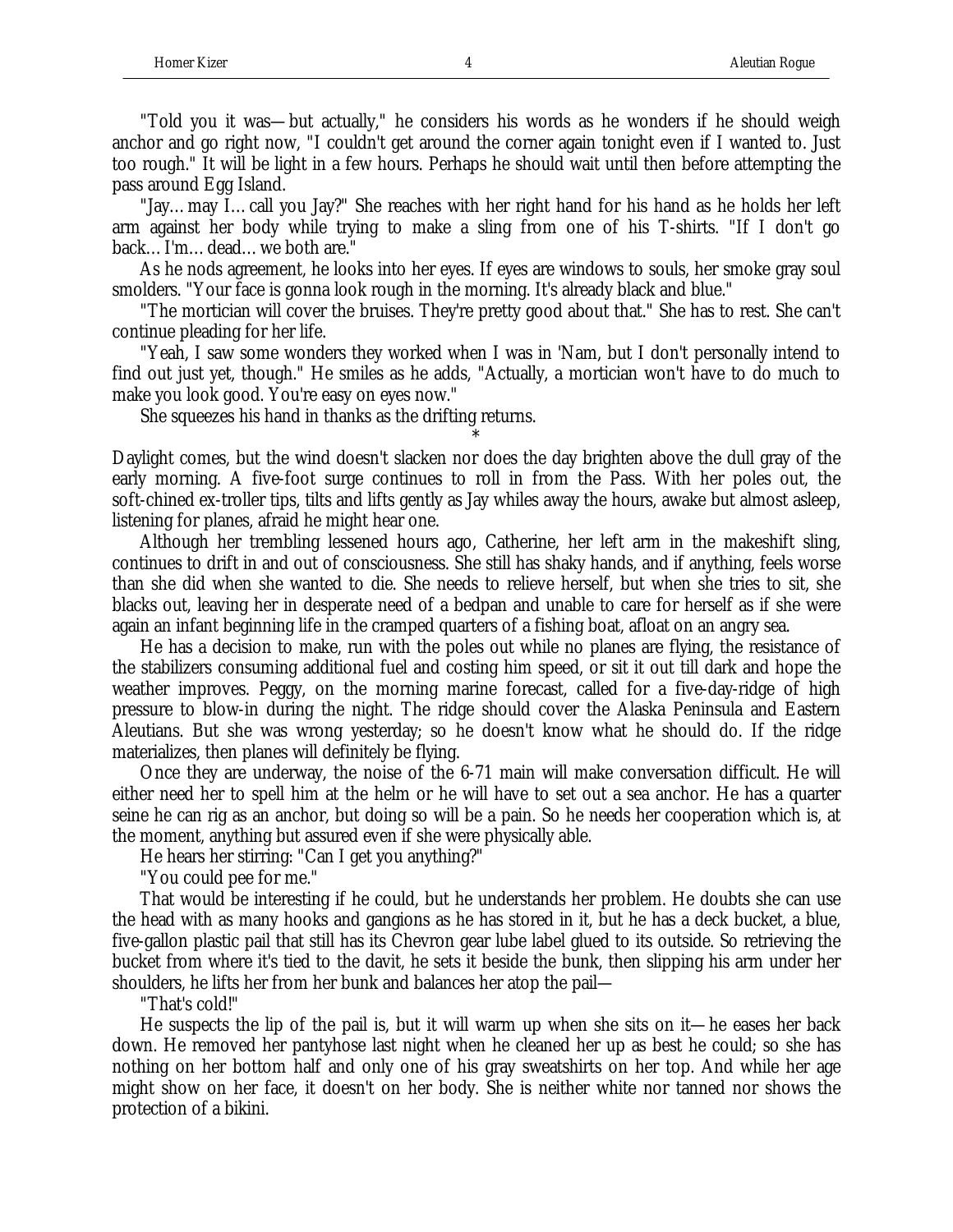She would resist being held while she relieves herself if she could, but her need to go is too great, and she can't stand, can't squat by herself. And she just can't let it go, then lay in it; so she has to accept this violation of her personal space, this forced intimacy that isn't sexual but feels so much more forced, feels like he has taken control of her body and the two of them occupy the same space.

After he returns her to her bunk, he takes the bucket and steps outside where he pitches its contents into the wind that grabs the drops and droplets and hurls them in a wide arc far out into the bay as if casting bread crumbs onto many waters where gulls and eiders hurry after them. Then after retying around the davit the rope attached to the bucket's bail, he pisses with the wind, letting its strength add distance to his stream, coupling nature with nature to achieve superhuman results. If, he decides, he is in a pissing contest, he will pick the terrain, the battlefield and the wind direction, and by damn, he'll win.

He starts the main, its rattle reverberating throughout the wheelhouse as he waits for engine temperatures to rise.

Over the top of the rattle of the Jimmie, he says, "We have a few minutes before I pull anchor. You want something to eat before we go? You might be able to keep a can of soup down."

"Where will we go?" If it is anyplace but back to Dutch Harbor where she can report in, she will be doomed. The Organization will think she, like her little shitass dealer, will have gone private, not that the price of ivory is all that much, thirty-five dollars or so a pound; three tons, a couple of hundred thousand. She handles that much in contraband all the time. Difference is, they always know where she is. Her bosses get nervous when they don't know where their mules, owls, or songbirds are.

"The wind now must be headwinds to a high pressure front that's supposed to move in." The tough part about sailing along the Alaskan coastline while trying to hide is the amount of air traffic. "Seas will still be rough, but to our stern. We should be all right so I plan to loop east of the shipping lanes, see if we can stay between lanes."

"You don't sound like you really believe that."

"I believe we'll be spotted if we hug the coast, how I would normally sail north to Kodiak, our first stop." He still has his radar reflector in his rigging, which he will have to take down. "After Kodiak, I'll take you wherever you want to go. You pick the place and I'll figure out how to get you there…but I'll need you to run the boat some."

"You'll trust me with the helm?"

"Before this is over, I'll trust you with my life." His words, even to him, sound a little corny and not really believable.

"Don't." Her voice firm, stronger than it has been, she adds, "Don't ever trust me."

"I didn't hold a stone last night, didn't set the shoulder of one—so give yourself a chance. Except for maybe Little John, all of us are a mixed bag." He checks the engine gauges. Time to go. "You might think you're a wild rose with petals that'll fall if picked, but I live with wild roses, I don't pick 'em." Then as if an afterthought, he asks, "Do you kick in your sleep?"

Surprised although she doesn't know why she should be, she says, "Most certainly do." Her words sound indignant, but her eyes betray her. "You should already know."

"Ahh, you hurt too much last night to move around." It will take him a minute or two to pull the anchor and the reflector so he slips on a halibut shirt. "Feds, your people whoever they are—no one will come after us until the wind dies. No planes will fly. So we'll have two, maybe three days headstart. How long do you think it will take them to figure out where we're going?"

Although she says, "Not long," she wonders if that is true. If she were searching for him, would she go first to Kodiak. She might, especially if she had any kind of a tip.

"Two days is all we need." He outlines what he intends to do, and how long each leg of the journey should take.